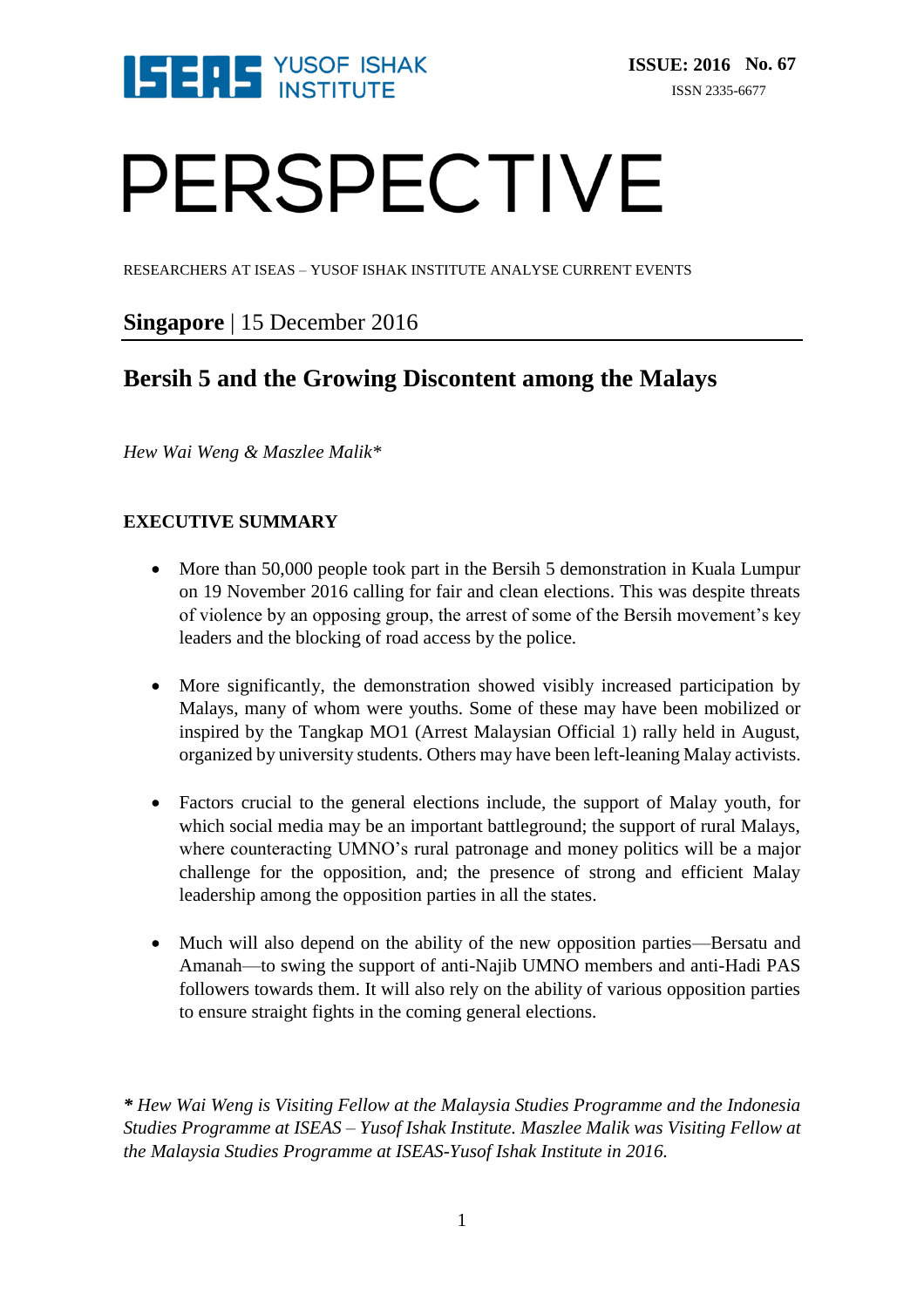

### **INTRODUCTION**

Threats of violence by the anti-Bersih red shirts, as well as the political fatigue of many Malaysians after the racialization of Bersih 4 following the low Malay turnout at that rally last year, had led many observers to expect an unenthusiastic level of public participation in Bersih 5.

On the eve of Bersih 5, key leaders of Bersih and opposition parties were arrested. The police also blocked most of the road access to the gathering points for the rally. Despite these obstacles, however, more than 50,000 people turned up to march the streets in downtown Kuala Lumpur on 19 November 2016 to demand fair and clean elections.

Even though the overall turnout was lower than the strong crowd at Bersih 4 which was estimated at more than 100,000 participants, Malay participation in Bersih 5 was notably higher, despite various attempts by the ruling UMNO (United Malays National Organisation) and its affiliated NGOs to racialize dissident movements.

The expressed agenda of Bersih is for elections in Malaysia to be fair and clean. The situation is paradoxical though, since there is unlikely to be significant electoral reform without a change of government, and at the same time, a change in government is difficult without fair elections. Hence, in many ways, the quest for electoral reform overlaps with the support enjoyed by the opposition parties. This explains why despite being independent of any political party, Bersih maintains close interactions with opposition parties that support its causes.

This article focuses on the mobilization and participation of ethnic Malays in Bersih 5, based on the authors' observations and conversations with various group representatives and ordinary participants at the rally. In concentrating on Malay participation, the authors do not intend to discredit the involvement of other ethnic groups, including Chinese, Indians and Orang Asli. Besides ethnic composition, the gender and the class affiliation of the participants also deserve attention.

#### *Observations (Hew Wai Weng)*

At 10 am, Wai Weng joined the crowd at Masjid Negara, the National Mosque. At its peak, there were about 6,000 people present, and half of them were Malays. Many of the Malays who were gathered there were mobilised by political parties such as Parti Keadilan Rakyat (People's Justice Party) and Parti Amanah Negara (National Trust Party, a party newly formed by progressives who had recently left PAS, the Pan-Malaysian Islamic Party), as well as Islamic-based NGOs such as IKRAM (Malaysian IKRAM Association) and ABIM (the Muslim Youth Movement of Malaysia).

As the crowd marched from Masjid Negara to Masjid Jamek, a mosque close to Dataran Merdeka (Merdeka Square), more joined along the way. In the beginning, the participants were quite ethnically mixed. But that changed once they marched through the Pudu area. At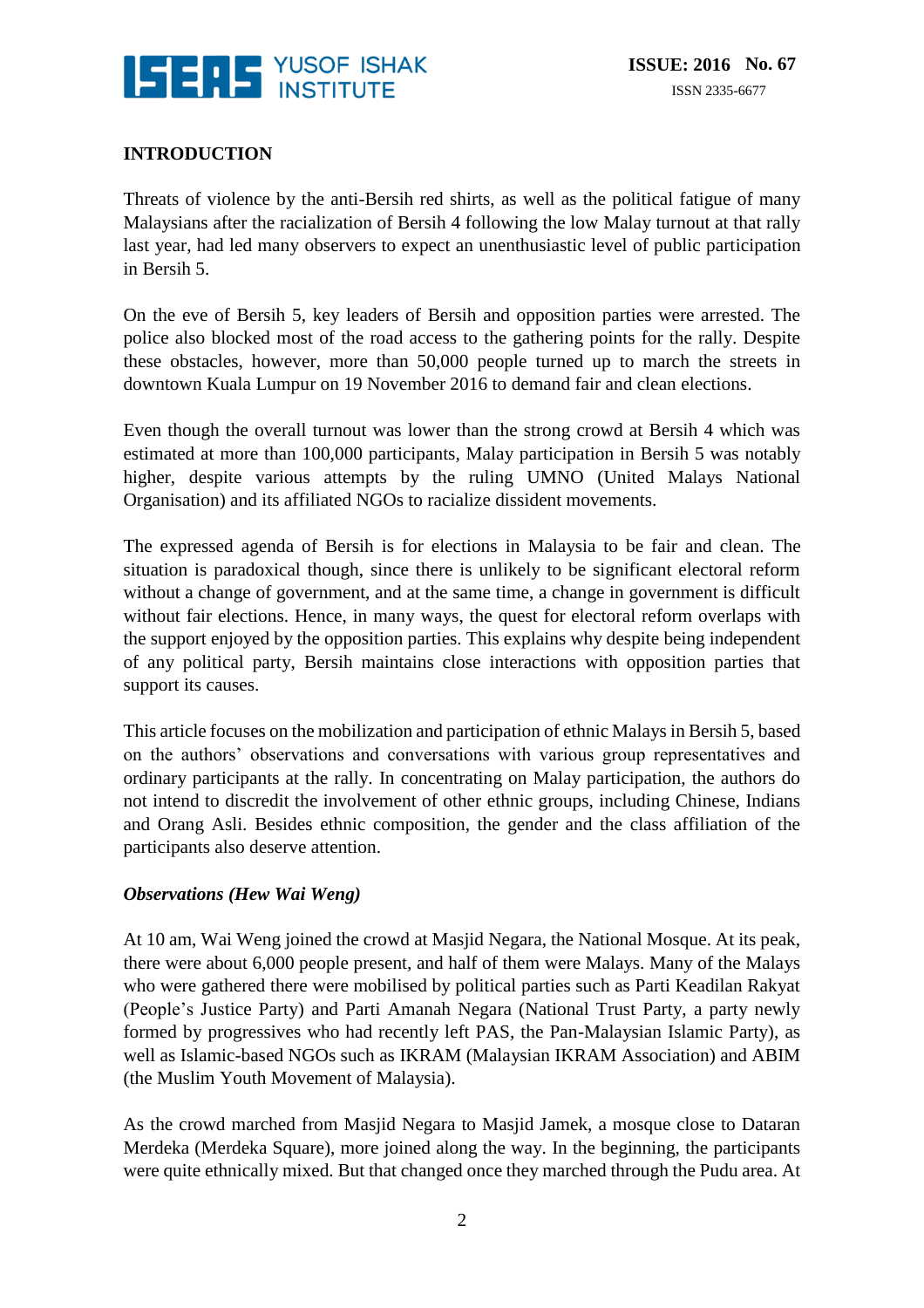

the same time, thousands of spectators and protesters, many of them young Chinese, stood on both sides of the street, clapping hands and cheering when the protesters paraded through.

The rally soon turned into a carnival-like event. At the same time, the ethnic composition changed – although Malay participants were increasing, its composition dropped perhaps to about 30 per cent. There were about 20,000 people near Dataran Merdeka.

As the protesters walked from Masjid Jamek to KLCC (Kuala Lumpur Convention Center, where Petronas Twin Tower is located), increasing numbers of young Malays joined the crowd. At KLCC, the final gathering point of Bersih 5, the crowd appeared more ethnicallymixed, with an estimation about 40 percent Malay among the participants.

#### *Observations (Maszlee Malik)*

Maszlee started his observation from Masjid Jamek LRT station, at around noon. Between the LRT station and Dataran Merdeka and Puduraya, the crowd was mixed, with a slight majority of young Chinese participants. Most of the protestors consisted of individuals rather than mobilized groups. However, groups of women belonging to IKRAM and AMANAH could be seen convening near Dataran Maybank with their Medical aid team made up mostly of medical doctors and health workers. Groups of lawyers belonging to Pakatan Harapan (The Hope's Pact, consisting of Keadilan, Amanah and DAP) and NGOs could be seen amongst the crowd.

When the group from Masjid Negara arrived, the crowd became more mixed. Louder applause was heard when Orang Asli groups appeared. Compared to previous Bersih rallies, the appearance of Orang Asli was much larger this time around. After 2 pm, more young Malays could be seen along the streets near Puduraya, some of whom were wearing black T-shirts. Most of them conversed in the Kelantanese dialect, and the appeared uneasy in being among the other protestors. They mentioned that they belonged to Malay-based groups supporting former Prime Minister Tun Dr Mahathir Mohamad and other ex-UMNO leaders in the rally.

Since access to Dataran Merdeka was denied, Bersih 5 organizers instructed protestors to gather at KLCC. The crowd moving pass Pasar Seni (Central Market) were made up mostly of Malays, moving leisurely towards KLCC.

#### **MOBILIZATION AND PARTICIPATION**

Generally, more than 20,000 Malays attended Bersih 5. Although the number is lower than at Bersih 2 and 3 (approximately 30,000-40,000) when the Islamist party PAS was supportive of Bersih and had mobilised its supporters, it is still an impressive figure. It showed that it is still possible to mobilise Malay Muslims to join rallies without PAS endorsement. The purple-shirted security team, mainly consisting of ARiF of Amanah, Skuad Angkatan Muda Keadilan (Keadilan Youth Squad), Unit Tindakan Khas of DAP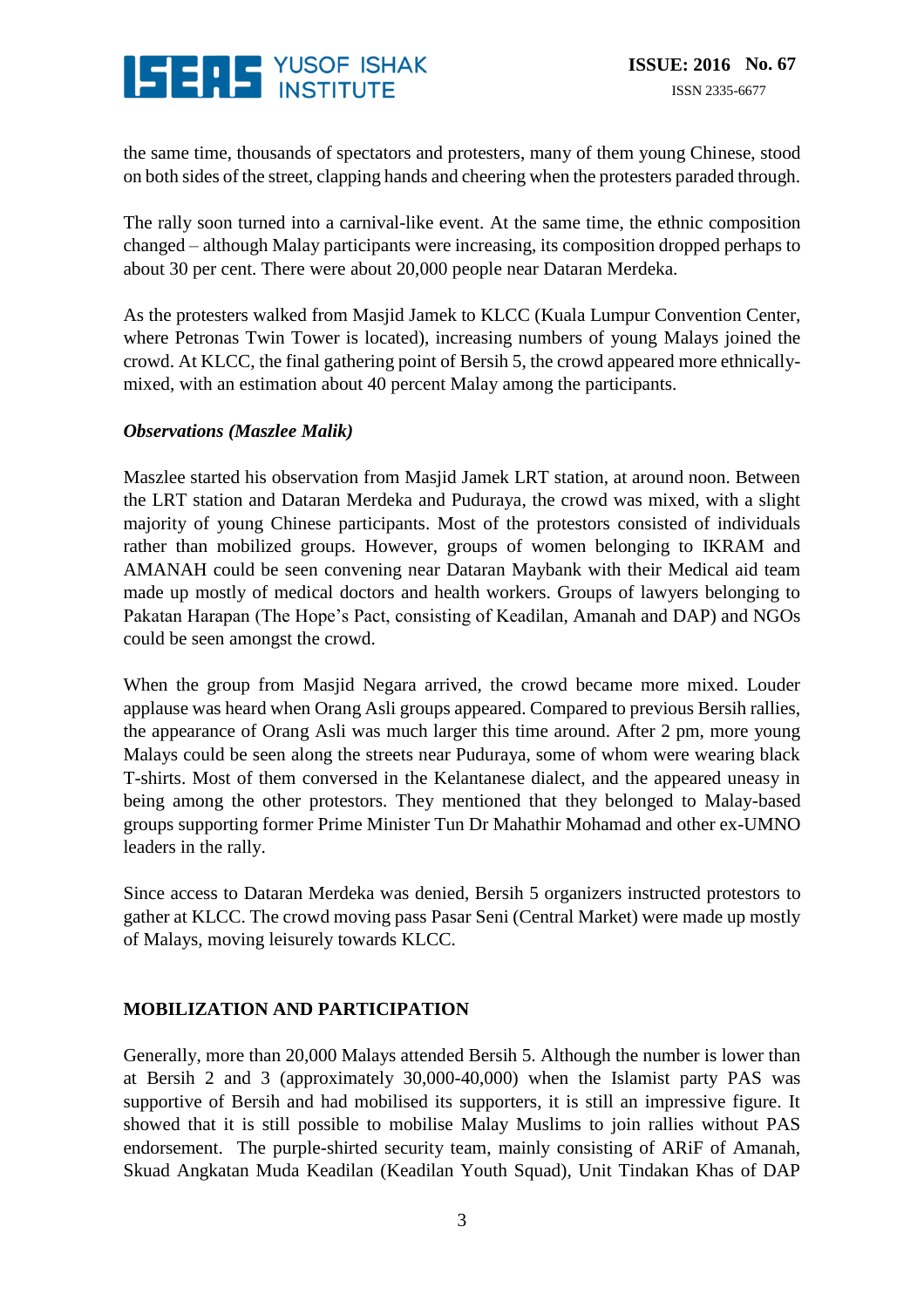

(DAP Special Task Unit) and ANSAR of IKRAM youth, have also effectively replaced Unit Amal of PAS in enforcing security and safety at this rally.

How were these Malays being mobilized? Both Keadilan and Amanah were strongly committed to mobilising their members and supporters, including arranging many buses coming from states such as Selangor, Kelantan, Johor, Kedah and Perak. Both parties had also helped in the pre-Bersih convoys that visited many rural and semi-urban districts. These efforts may have encouraged more Malays to join Bersih 5. Where Amanah is concerned, Bersih 5 is a venue for them to prove their relevance in the national political landscape and their ability to replace PAS. In addition, a few PAS leaders with their supporters were present at Bersih 5, in defiance of the party's instruction. There were also PAS supporters from Selangor, Johor, Kelantan, Terengganu and Kedah who attended without the endorsement of their party.

Former Prime Minister Mahathir Mohamad had openly urged Malaysians to join Bersih, and his newly-formed political party, Bersatu, had mobilised some ex-UMNO supporters to join the rally. Mahathir himself had rushed back from a visit to Sudan in order to be present at the rally. His presence, together with the strong Malay turnout may help to convince anti-Najib UMNO supporters to leave UMNO or at least to vote against UMNO in the coming elections.

Besides mobilization by political parties, Muslim NGOs, especially IKRAM and ABIM, also fully supported the rally. Leaders of IKRAM said that thousands of IKRAM members joined the rally. PAS being officially absent, IKRAM and ABIM filled the gap in persuading religious Malays to join the protest, and support Amanah, Keadilan and Bersatu.

Days before Bersih 5, the president of PAS Hadi Awang had snubbed the movement and likened it to the Arab Spring which according to him, had turned some countries in the Middle East towards chaos. Supporters of Hadi Awang had also made statements on social media, linking the rally to foreign-funded and liberal movements. Some Muslim organisations such as ISMA (Malaysian Muslim Solidarity) associated the rally with 'Christianization' and LGBT (Lesbian, Gay, Bisexual and Transgender) activism, through their cyber troopers. Similarly, some figures associated with the religious authorities of different states issued statements condemning the rally as 'un-Islamic' and accused the Bersih rally of aiming to bring down a legitimate Muslim government. To indirectly debunk such claims, some ABIM members carried at the Bersih 5 rally, a banner displaying the photo of Yusuf al-Qaradawi, the chairman of the International Union of Muslim Scholars, together with a quotation by him which endorsed democracy, the right of a people to choose their government, and the right to change it if it is corrupted.

#### **DISCONTENTS**

At Islamic-related events and seminars attend a few days before the Bersih 5, it was noticed that there were grievances among Islamic-oriented activists against Hadi-led PAS. Some of them were unhappy with Hadi's perceived pro-UMNO stand, as well as his confrontational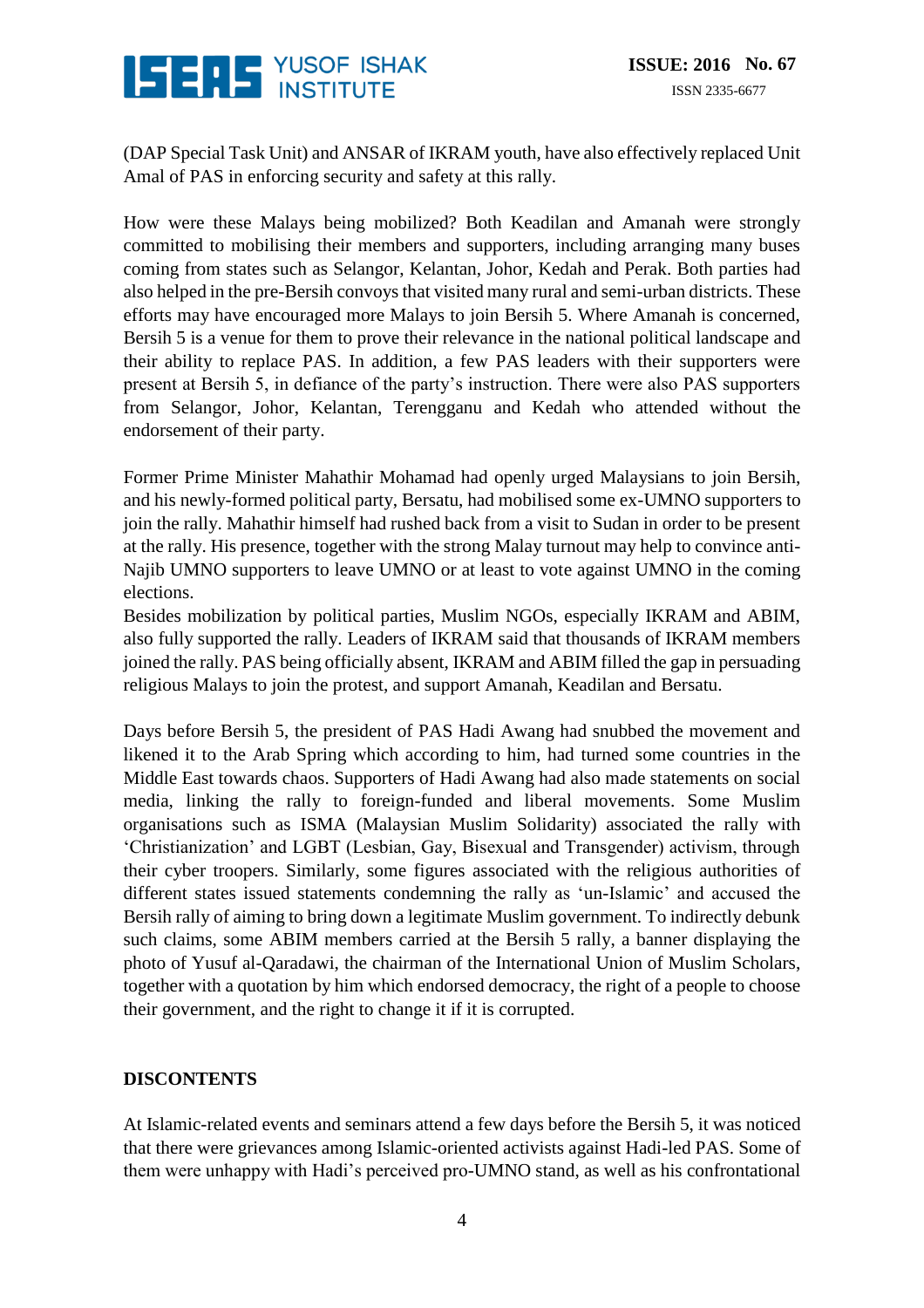

manners towards his opponents. Although many in principle supported the implementation of Hudud, they were dissatisfied with how PAS manipulated the issue for political gain. They were disappointed that PAS had projected a bad image of Islam among non-Muslims and reduced the encompassing struggle of Islamic activism to merely mean the enforcement of Hudud.

In addition, it is noteworthy that there were many young Malays present at Bersih 5. Some may have been mobilized or inspired by the Tangkap MO1 (Arrest Malaysian Official 1) rally organized by university students in August. Others were left-leaning Malay activists. There were also a small but increasing number of Malays, especially youths, who joined Bersih on their own. For example, a few young Malay girls said: 'We are not members of any political party or NGO. We come by ourselves to show our supports for Bersih'.

Bersih 5 committee members, as well as leaders of Amanah, IKRAM, ABIM and Islamicoriented student leaders from different universities in the Klang Valley have been interviewed about their mobilization strategies. Amanah leaders considered the rally very significant for them to prove to the public that they can replace PAS in mobilising Malays to join rallies. The Johor branch of Amanah arranged for buses to ferry participants to the rally. Conversations with some of these participants revealed that they were not all Amanah members, and some of them were in fact UMNO members who were frustrated with the current leadership. IKRAM and ABIM on the other hand had fully utilized their internal communication mechanism to bring most of their members to the rally, not only as participants, but also as medical officers, lawyers, security team members and waste management team members to ensure the cleanliness of the venue during and after the rally.

Unlike the Chinese, the Malay protesters seemed to have been mobilized through political parties and NGOs. Beginning from Bersih 2, and becoming more prevalent in Bersih 3, 4 and 5, most Chinese rally-goers had little commitment to any formal political and social activism. Instead they are ordinary citizens who had organized themselves, mainly through social media, to join the rally.

A middle-aged Grab-taxi Malay driver noted to the authors that, 'Because of Najib, many of us have to suffer. I could not join Bersih, because I have to work more to make ends meet. I will morally support the causes of Bersih'. Does his view represent the silent majority? Will increasing discontent towards Hadi-led PAS and Najib-led UMNO translate into votes against both UMNO and PAS in the elections?

#### **CONCLUSION**

The increased Malay participation in Bersih 5 does not necessarily mean that the situation faced by the opposition are any less challenging. A few days right after Bersih 5, the Barisan National government has paved the way in Parliament for Hadi Awang to table his controversial motion again to enhance the 1965 Shariah Court (Criminal Jurisdiction) Act, which many perceive as a move to undermine Malay support for Amanah and Keadilan.